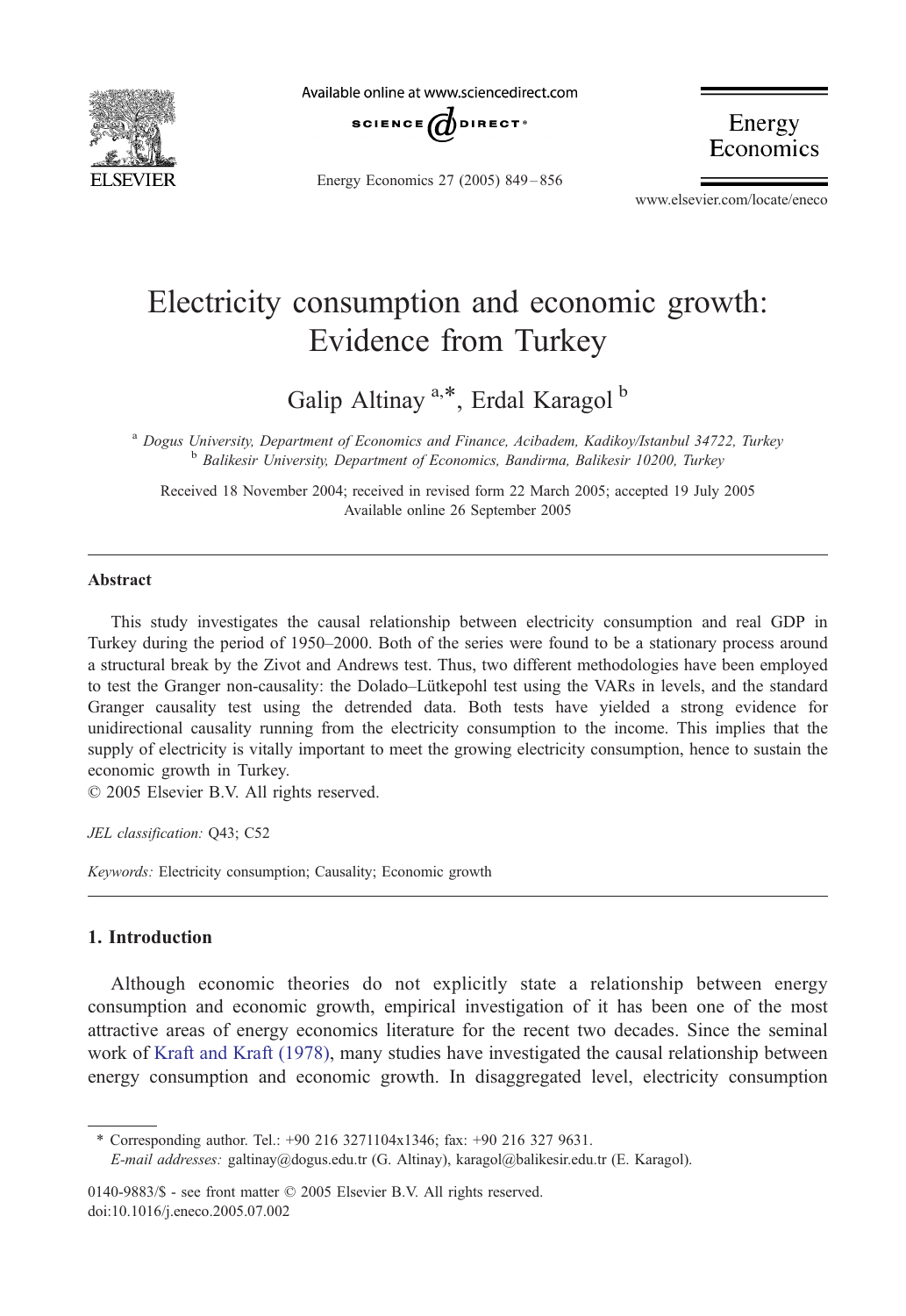especially , which is not only related to economic wealth but also an indicator of socioeconomic development, has been of another interest. For instance, [Ferguson et al. \(2000\)](#page--1-0) analyzed the correlations between electricity use and economic development in over 100 countries. They have found that for the global economy as a whole, there is a strong correlation between electricity use and wealth creation. Since correlation analysis does not involve causality, recent studies, among them [Ghosh \(2002\),](#page--1-0) [Shiu and Lam \(2004\)](#page--1-0), [Moritomo and Hope \(2004\),](#page--1-0) [Jumbe](#page--1-0) (2004), [Wolde-Rufael \(2004\),](#page--1-0) [Narayan and Smyth \(2005\),](#page--1-0) and [Yoo \(2005\)](#page--1-0), have focused on the casual relationship between electricity consumption and economic growth for several developing countries. This kind of information is useful for making inference about the energy policy implications. This study aims at investigating the causality between electricity consumption at disaggregated level and income in Turkey, as an extension of [Altinay and](#page--1-0) Karagol (2004) in which they investigated the causal relationship between aggregated energy consumption and income for the period of 1950–2000, during which Turkey experienced many economic crises and shortages of electricity supply.

Like other developing countries, Turkey also faces an ever increasing electricity demand. For example, between 1980 and 2000, the average growth rate of total electricity consumption in Turkey has been 8.1% per annum, while the real GDP has grown about 4.4% annually on average during the same period. The electricity consumption per capita has also steadily grown from 459 kW h in 1980 to 1457 kW h in 2000, which is, however, still low compared to other OECD countries. Turkey faced some shortages of electricity supply during the early 1980s and the 1990s, the period which is also marked by economic crises. The insufficient public funds and the poor performance of the state-owned electricity monopolies have led to a reform in electricity sector, aiming at a competitive energy market, after the economic crisis in 2001 (see Ö[zkivrak, 2005](#page--1-0) for an account of electricity sector in Turkey).

In analyzing the causal relationship between income and energy consumption there are two approaches in empirical studies: multivariate approach and bivariate approach. Following St[er](#page--1-0)n (1993) that uses a four-variable vector autoregressive (VAR) model for the USA in the post-war period, [Masih and Masih \(1997, 1998\),](#page--1-0) [Asafu-Adjaye \(2000\),](#page--1-0) [Stern \(2000\)](#page--1-0), [Oh and Lee \(2004\)](#page--1-0), and [Narayan and Smyth \(2005\)](#page--1-0), among others employ a multivariate model. These studies usually investigate the relationship between GDP and energy within a production function model; hence a multivariate model naturally includes GDP, energy, labour and/or capital, as well as technological change.

On the other hand, several studies use a bivariate model in detecting the causality between GDP and energy. For example, [Ghosh \(2002\),](#page--1-0) [Soytas and Sari \(2003\),](#page--1-0) [Shiu and Lam \(2004\),](#page--1-0) and [Yoo \(2005\)](#page--1-0) among others have focused just on the directionality of causality. Electricity consumption constitutes a small fraction of the total energy consumption in Turkey, although its share increases year by year. On the other hand, the share of industrial electricity consumption, which was 77% in 1950 and 57% in 2000, is declining, while the share of residential electricity consumption is on the rise. Therefore, a complete model in the view of a production function should include all types of energy, as well as the other production factors. To simplify the analysis we have adopted a bivariate approach in detecting the direction of causality between the total electricity consumption and the real GDP in Turkey. A specification bias due to excluded variables may occur, but different methods will be employed to check the robustness of the causality results.

The organization of the study is as follows. In the second section the econometric methodology that will be employed is explained. In the third section the data used and the